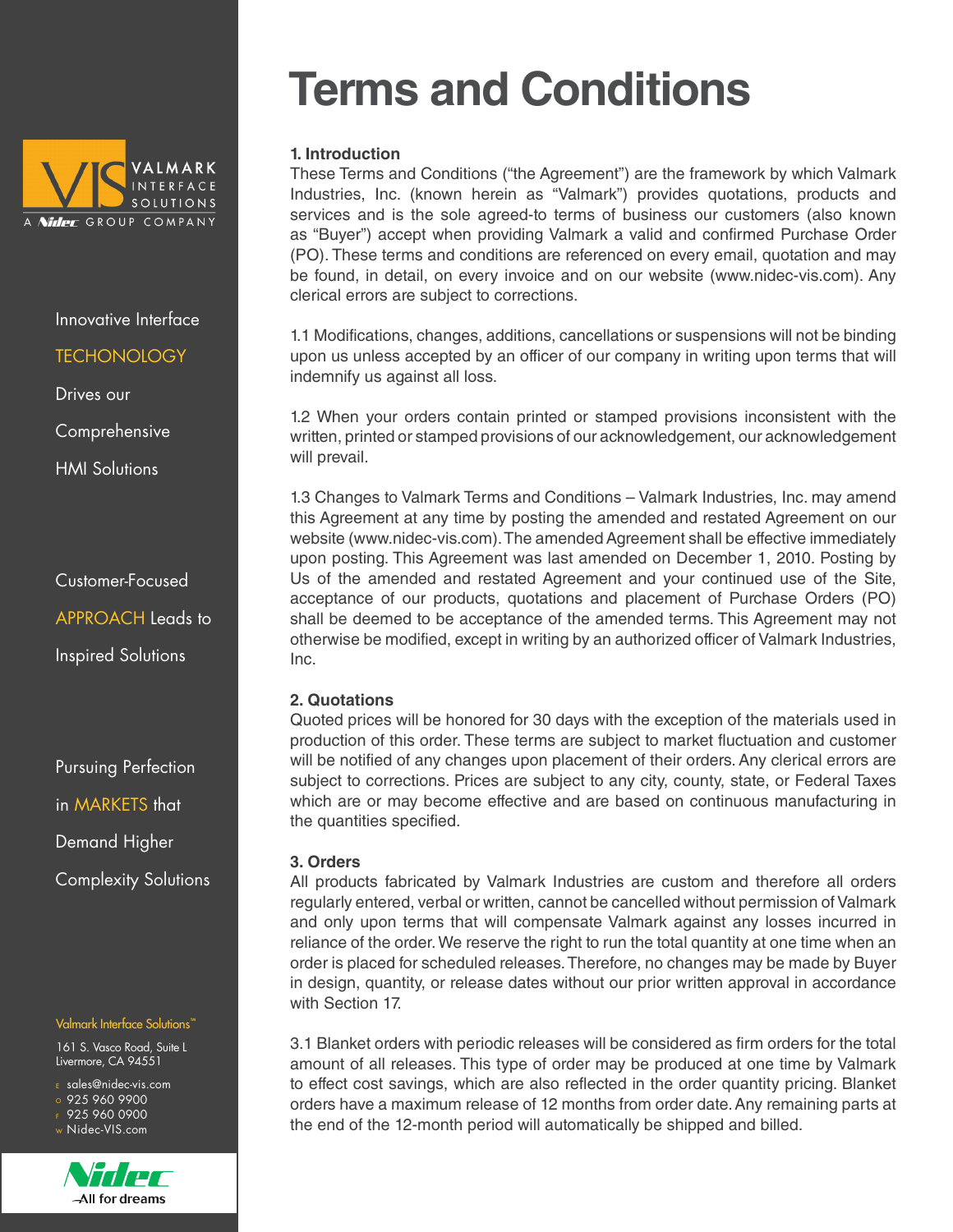

# **TECHONOLOGY**

Drives our

Comprehensive

HMI Solutions

Customer-Focused APPROACH Leads to Inspired Solutions

Pursuing Perfection in MARKETS that Demand Higher Complexity Solutions

#### Valmark Interface Solutions<sup>"</sup>

161 S. Vasco Road, Suite L Livermore, CA 94551

- <sup>E</sup> sales@nidec-vis.com
- $\overline{0}$  925 960 9900
- F 925 960 0900 <sup>W</sup> Nidec-VIS.com



3.2 If quantities are reduced or production held up or interrupted by the Buyer, parts will be subject to extra charge for any losses involved. Reorders for parts previously manufactured are considered as placed under the same terms and conditions ad the original contract, except for such price changes as may be necessary, when such orders are not placed pursuant to a formal quotation and acceptance.

## **4. Tooling Preparation**

Tooling preparation includes any item, which must normally be prepared one time for use in producing the end product. This may include, but is not limited to, art work, specification drawings, photographic films, cutting dies, embossing dies, jigs, fixtures, etc. Cost of preparation for these items is listed separately on the quotation. These costs are not part of the normal selling process and therefore Valmark does not relinquish title to these items without a minimum 50% additional charge. Valmark will solely determine if it will relinquish any tooling for any project at its sole discretion on a case-by-case basis regardless of any extra charges. All tooling is maintained and stored by Valmark for the exclusive use of the customer for production on the product originally intended and for any subsequent orders up to 2 years for date of last order. Tooling will then automatically be destroyed unless purchased by the customer. If long run requirements necessitate repair or replacement of tooling due to normal wear, Valmark will be responsible for these costs unless agreed to before hand. If the customer has supplied tooling, any repair or replacement of tooling due to normal wear will be the responsibility of the customer upon notification of same prior to commencement of order requiring these repairs or replacements.

#### **5. Approvals/Alterations**

At various stages of production the customer may be requested to approve such items as performance specifications, testing methods, graphic designs, electrical schematics, color swatches, etc. These items are presented at no charge unless specifically quoted or later determined by Valmark to be excessive by comparison to normal requirements. In order to meet promised delivery of the end product, it is the customer's responsibility to respond to these requests within the time limits stated on the approval request. Delays may affect delivery of the end product by a greater amount of time than the customer's approval delay. This is due to rescheduling of work orders, which may have been filled in the meantime by other jobs. Alterations requested by the customer before or during production my affect pricing and will be quoted prior to commencing any changes.

# **6. Prototypes and Production Parts**

A. Valmark prototypes are actually a production run of 10 parts. Unless otherwise specified by Valmark, parts will be produced with production quality tooling and/or equipment to assure identical prototypes and production quantity parts. Prototype pricing is not contingent on placing a production order.

B. Preproduction parts are also production parts. Depending on the complexity of the production order, set up charges will be quoted prior to commencing production of preproduction parts. Any changes requested by the customer specifications, will be quoted and added to the initial release invoice. Those charged or changes necessitated by Valmark's deficiency to follow specifications will not relieve customer of any responsibility to accept the parts once produced as ordered.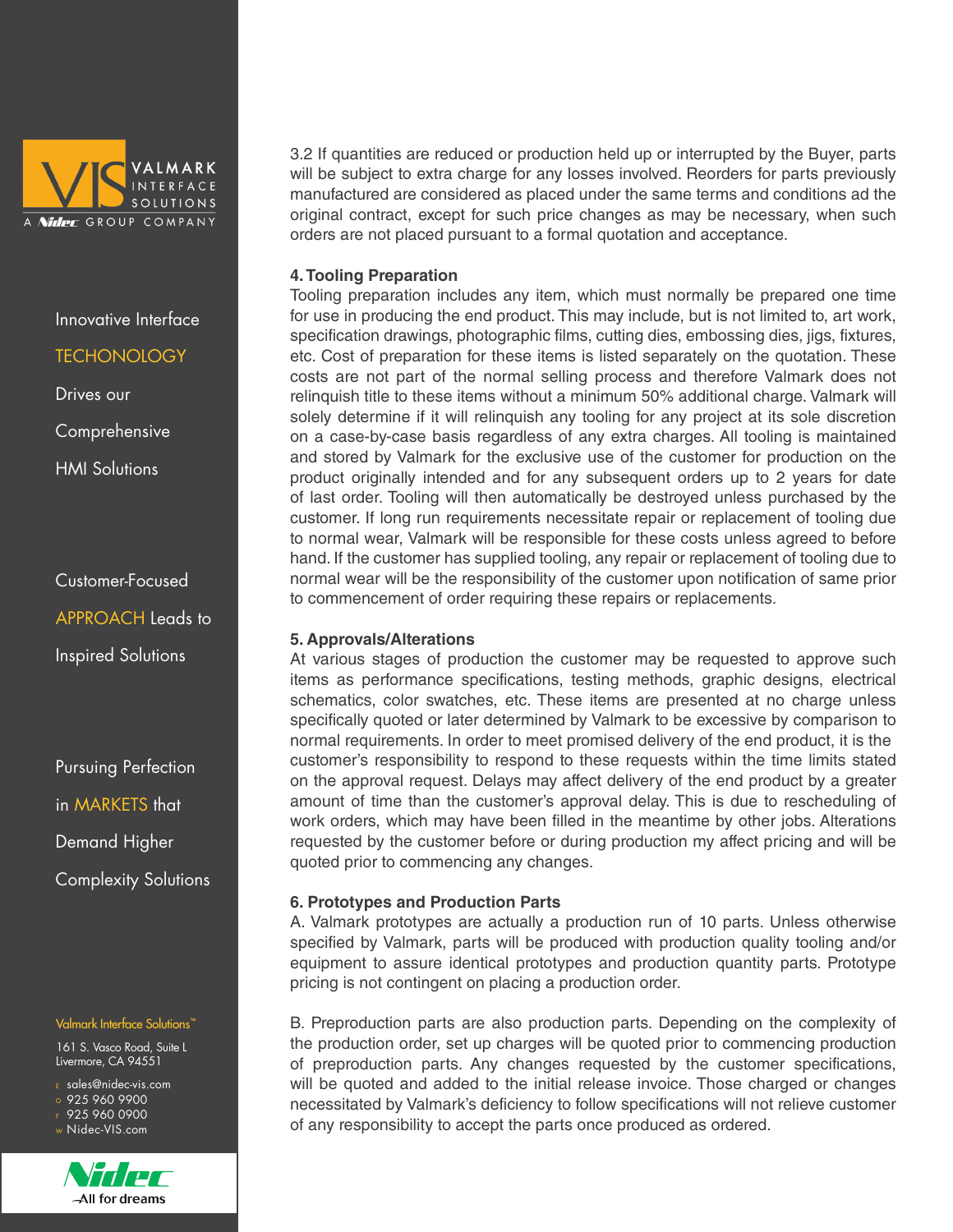

#### **TECHONOLOGY**

Drives our

Comprehensive

HMI Solutions

Customer-Focused APPROACH Leads to Inspired Solutions

Pursuing Perfection in MARKETS that Demand Higher Complexity Solutions

#### Valmark Interface Solutions<sup>"</sup>

161 S. Vasco Road, Suite L Livermore, CA 94551

<sup>E</sup> sales@nidec-vis.com

 $\overline{0}$  925 960 9900

F 925 960 0900 <sup>W</sup> Nidec-VIS.com



C. Valmark Industries maintains duplicative manufacturing sites and capabilities to take advantage of economies of scale. At its sole discretion, except where agreed to in writing or by law, Valmark will decide which Valmark factory will build a particular prototype, preproduction and/or production run of parts. The basis for this decision may be the result of capacity, equipment, FOB ship points, costs, BOM availability, etc. Unless otherwise noted in writing or required by law, Valmark is not required to inform thecustomer of the manufacturing location insomuch as it relates to price, delivery or quality.

## **7. Over runs or Under runs**

For all roll-stock products, overruns or under runs not to exceed 10% of the amount of the total order shall constitute an acceptable delivery unless otherwise specified in writing at time of quotation. The customer on the face of the purchase order must also state any agreed upon deviation of this policy. Customer's "boiler plate" or verbal changes to the policy will not be considered as adequate notification. Any changes to this policy must be accepted and confirmed in writing by Valmark.

#### **8. Customer's Property**

All customer's property that is stored or used in manufacturing at Valmark's facility is at the customer's risk and Valmark will not be liable for loss due to fire, force majeure, etc. or any other cause which is not reasonably within Valmark's control.

#### **9. Deliveries**

Delivery dates on quotations are estimated based on production schedules at time of quotation. Since all orders are custom in nature, standard delivery estimates may not apply in all cases. Firm dates will be quoted after the order has been placed into production schedules on a planning basis. Unless otherwise specified by the customer and agreed to by Valmark, all orders will be shipped F.O.B. Valmark's factory. Title and risk of loss shall pass to the customer, upon delivery to the carrier at Valmark's factory.

#### **10. Contingencies**

The seller shall not be responsible for delays or defaults due to strikes, war, acts of God or other causes beyond its control Seller shall not be liable for delay in failure in performance hereof arising from any cause not within Seller's reasonable control, including, but not limited to, accidents to, or breakdowns to, mechanical failure of, plant machinery or equipment arising from any cause whatsoever, strikes or other labor troubles, labor shortage, fire, flood, war, acts of the public enemy, acts of God, priorities, allocation, limitations, or other acts required or requested by Federal, State or local government or any sub-division, bureau or agency thereof, or failure of usual sources of supply of material.

In the event of delay or failure of performance not excused under the foregoing subdivision, Seller's liability shall not exceed that portion of the invoice price represented by the quantity of the material delayed or not shipped. In no event shall Seller be liable for any consequential, special or contingent damages.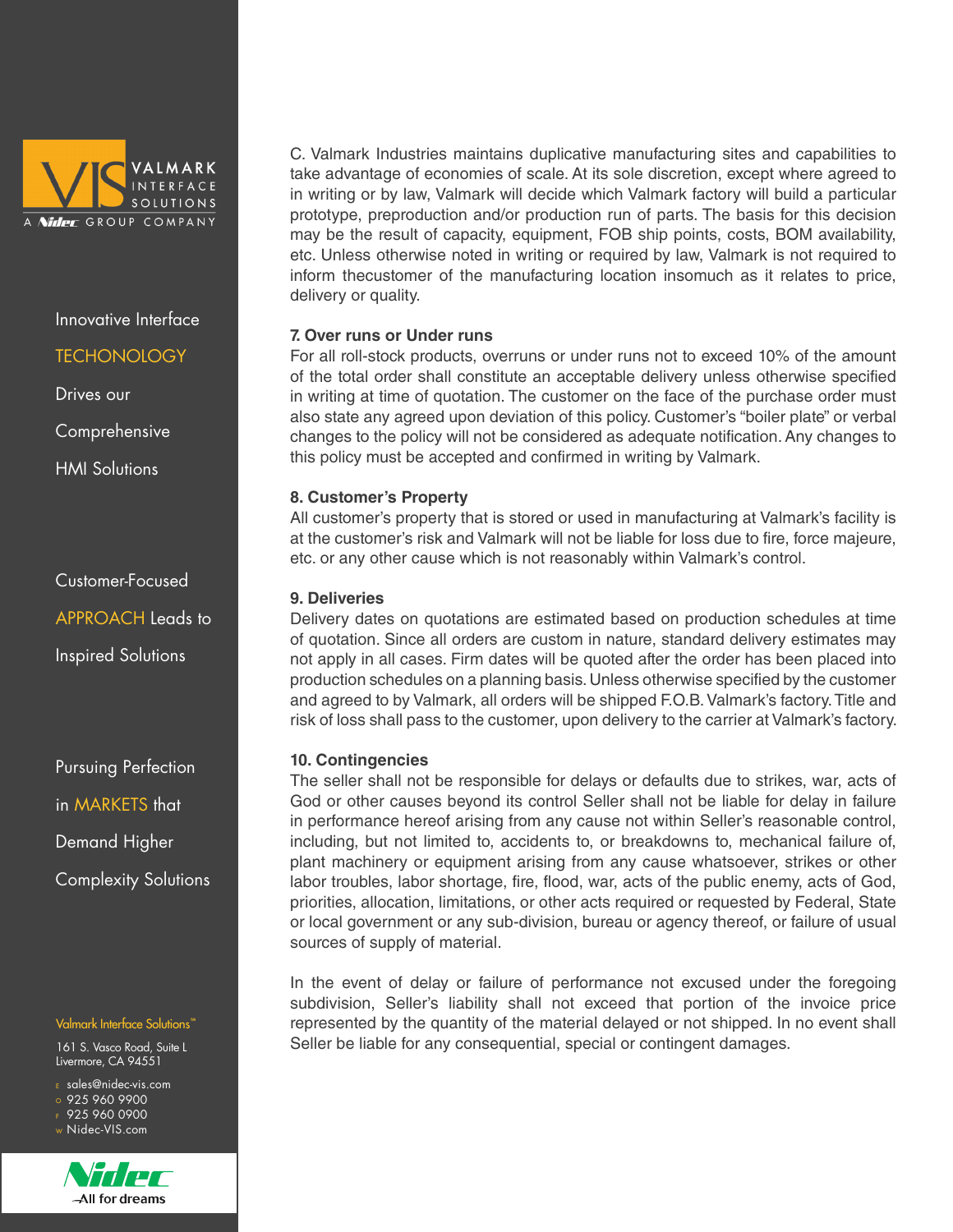

#### **TECHONOLOGY**

Drives our

Comprehensive

HMI Solutions

Customer-Focused APPROACH Leads to Inspired Solutions

Pursuing Perfection in MARKETS that Demand Higher Complexity Solutions

#### Valmark Interface Solutions<sup>™</sup>

161 S. Vasco Road, Suite L Livermore, CA 94551

- <sup>E</sup> sales@nidec-vis.com
- $\overline{0}$  925 960 9900
- F 925 960 0900 <sup>W</sup> Nidec-VIS.com



#### **11. Non-Conforming Delivery and Risk Of Loss**

Buyer shall notify Valmark of any visible defects, quantity shortages or incorrect product shipments within seven (7) days of receipt of the shipment. Failure to notify Valmark in writing of any visible defects in the products or of quantity shortages or incorrect shipments within such period shall be deemed an unqualified waiver of any rights to return products on the basis of visible defects, shortages or incorrect shipments, subject to Buyer's rights under Section 12. Valmark shall retain a security interest in the products until Buyer's final payment to Valmark for the products. Risk of loss and title shall pass to Buyer as soon as the products have been placed with a transport agent.

#### **12. Payment Terms**

Standard payment terms are net 30 (or 1% / net 10). However, all payment terms will be determined for all orders by the Valmark's accounting department and may be based on D & B reports or other available credit information. Orders are not considered firm until terms have been issued in writing on the order acknowledgment.

#### **13. Severability**

In the event any one or more of the provisions of this Agreement is invalid or otherwise unenforceable, the enforceability of the remaining provisions shall be unimpaired.

#### **14. Warranty**

Valmark Industries, Inc. ("Valmark") warrants this Product to function within tolerances specified on OEM Customer specifications and/or Valmark QC SOPs, as required. Valmark warrants this Product against defects in material or workmanship as outlined by specifications and Valmark SOPs.

(1) Term of Warranty: For a period of one (1) year from the date of purchase and/or shipment, if the product is determined to be defective, Valmark will repair or replace the Product, at its option, at no charge.

(2) Any final assembly, modification and/or rework performed by the OEM customer or its agents (e.g., contract manufacturer) limits Valmark's responsibility ONLY to the review and engineering analysis of any failed and/or damaged parts.

(3) Valmark Industries, Inc. TOTAL liability shall be limited to the: (1) replacement of parts or (2) credit for the original order cost of parts found to be defective. Any replacement of parts, credit or rework will be done solely at the discretion of Valmark Industries, Inc.

This standard warranty does not cover damage due to acts of God, accident, misuse, abuse, negligence, use outside operational specifications, or modification of, or to any part of the Product. This warranty does not cover damage due to improper operation or maintenance, connection to improper voltage supply, or attempted repair by anyone other than Valmark Industries, Inc.

This warranty is invalid if the factory-applied serial number has been altered or removed from the Product.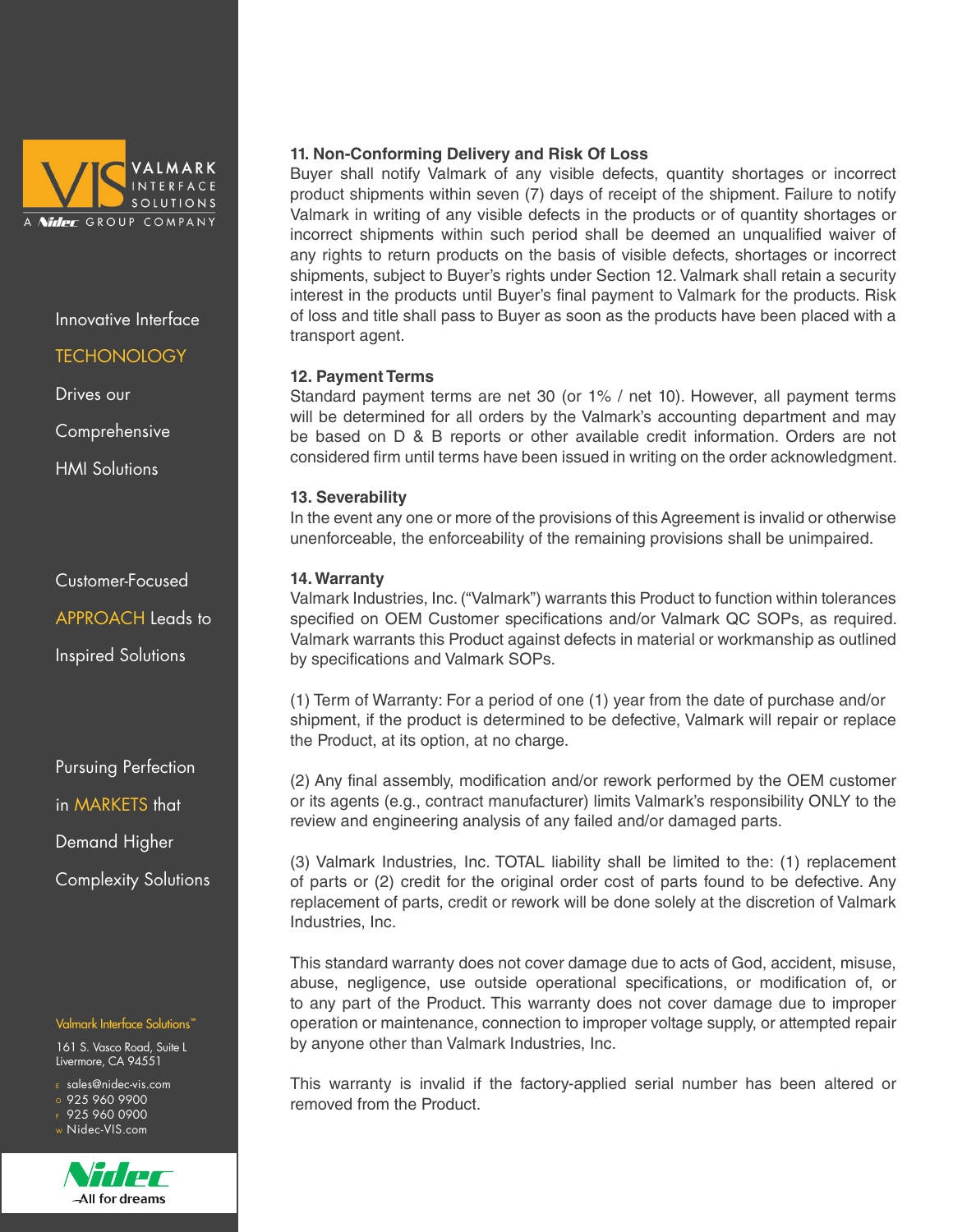

# **TECHONOLOGY**

Drives our

Comprehensive

HMI Solutions

Customer-Focused APPROACH Leads to Inspired Solutions

Pursuing Perfection in MARKETS that Demand Higher Complexity Solutions

#### Valmark Interface Solutions<sup>™</sup>

161 S. Vasco Road, Suite L Livermore, CA 94551

- <sup>E</sup> sales@nidec-vis.com
- $\overline{0}$  925 960 9900
- F 925 960 0900 <sup>W</sup> Nidec-VIS.com



All for dreams

Repair or Replacement as provided under this warranty is the exclusive remedy of the customer. Valmark shall not be liable for any incidental or consequential damages for breach of any express or implied warranty on this Product. Except to the extent prohibited by applicable law, any implied warranty use or fitness for a particular purpose on this product is limited in duration to the duration of this warranty.

Note: Inasmuch as Valmark Industries, Inc. has no control over the use to which others may put these materials and assemblies, it does not guarantee that the same results as those described herein will be obtained. Nor does Valmark Industries, Inc. guarantee the effectiveness or safety of any possible or suggested design for articles of manufacture as illustrated herein by any photos, technical drawings and the like. Each OEM customer of our products or design or both should make his own tests to determine the suitability of the materials, finished products, or any materials for the design, as well as the suitability of the materials, products and/or design for his own particular application. Unless specified in writing between customer and Valmark Industries, Inc., the end of the standard warranty period (one year from date of shipment) shall be deemed -- for purpose of warranty liability to Valmark's customers -- to be the end of the product life.

# **15. Suitability**

Under no circumstances shall Valmark have any liability or obligation with respect to expenses, liabilities or losses associated with the installation or removal of any Products or the installation of replacement Products or for the inspection, testing, or redesign occasioned by any defect to buy the repair of replacement of Products. Valmark must be notified in writing promptly after discovery of customer of the alleged defect and explain in detail the alleged defect. The Products containing the alleged defect must be returned promptly to Valmark. The Valmark's examination of such Products must disclose to Valmark's satisfaction that the alleged defect actually exists and occurred in the course of proper and normal use and was not caused by accident, misuse, neglect, alteration or improper installation, repair or testing. If any Products prove to contain any defect and Valmark elects to repair or replace them, Valmark shall have a reasonable time to make such repair or replacement. THIS WARRANTY IS IN LIEU OF ALL OTHER WARRANTIES EXPRESSED OR IMPLIED, INCLUDING WITHOUT LIMITATION ANY PARTICULAR PURPOSE OF NONINFRINGEMENT, AND OF ANY OTHER OBLIGATION ON THE PART OF VALMARK INDUSTRIES, INC.

#### **16. Limits of Liability**

The Valmark's liability and obligations with respect to any claims issued by the customer, or any other party, shall in no event exceed in the aggregate the total purchase price of the goods at issue.

# **17. Order Cancellation & Rescheduling**

All products fabricated by Valmark Industries, Inc. for the Buyer are custom products. There are no standard products sold by Valmark.

Therefore, all POs are final and subject to standard industry terms of a Non-Cancellable and Non- Refundable (NCNR) contract. Should the Buyer determine they need to cancel a PO after 24 hours after receipt and confirmation, of a PO they will need: (1) Written request of the Buyer, (2) written approval of Valmark, and (3) the payment to Valmark of a fair and equitable cancellation charge(s). General rules for any cancellations or rescheduling is as follows: